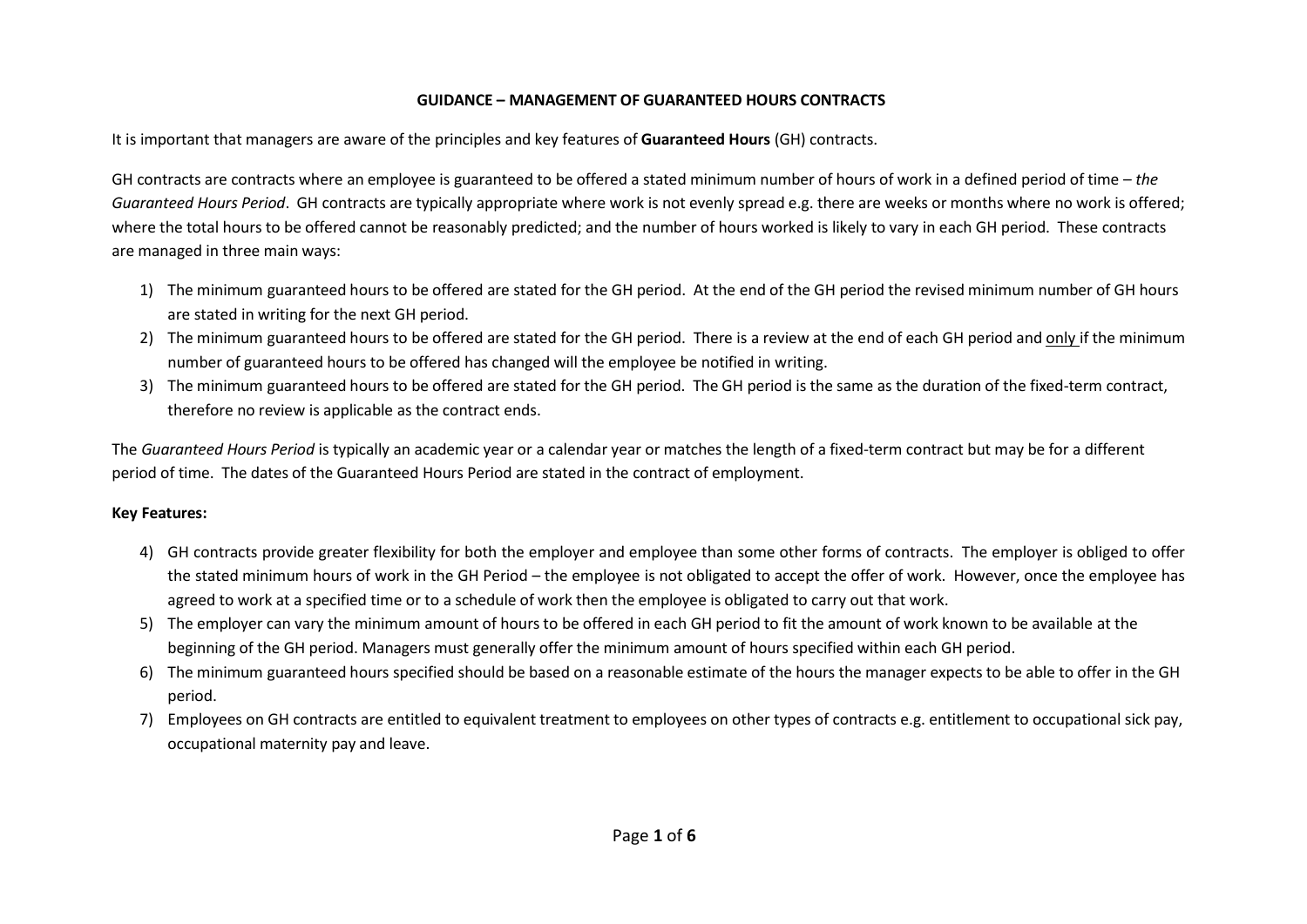- 8) Annual leave is paid as an extra % allowance on top of the hourly rate, as typically there will be weeks where no work is offered. Managers must ensure that employees do not work more than 46 weeks' of the year (over all GH contracts held) to ensure appropriate periods of annual leave/rest can be taken.
- 9) The actual hours offered can exceed the minimum amount of hours offered in each GH period, however, if the minimum GH hours are not offered in the GH period then the employee may be entitled to payment. There is no entitlement to payment where the employee declines to work the offered hours.
- 10) In comparison to other types of contracts a greater amount of administration is required for both employer and employee. The GH contract should be reviewed periodically to ensure that the type of contract remains appropriate.

## **Summary of Managers Obligations**

- 1. Each College or Support Group will define the GH period or GH periods used in each area.
- 2. Managers must plan in advance of the end of each GH period/beginning of new GH period and ensure that each employee's minimum guaranteed hours are confirmed as far in advance as possible of the start of the new GH period.
- 3. Managers must keep track of the minimum GH hours to be offered to each employee in each GH period and as far as possible ensure that the stated guaranteed hours of work are offered to each employee.
- 4. Managers must keep records to explain negative variations between contracted guaranteed hours and actual hours worked e.g. an email from an employee advising that they are unable to accept work that has been offered or an email from the manager confirming that the employee has declined hours offered.
- 5. An employee cannot normally remain on the University payroll without any allocated hours for a full Guaranteed Hours Period unless there are acceptable reasons e.g. period of maternity leave.
- 6. Managers offer work *on behalf of the University of Edinburgh* and therefore should ensure that work offered is grade appropriate and complies with University regulations.
- 7. Management of GH employees is required as would be appropriate for any other employee e.g. probationary period, capability management and feedback on performance.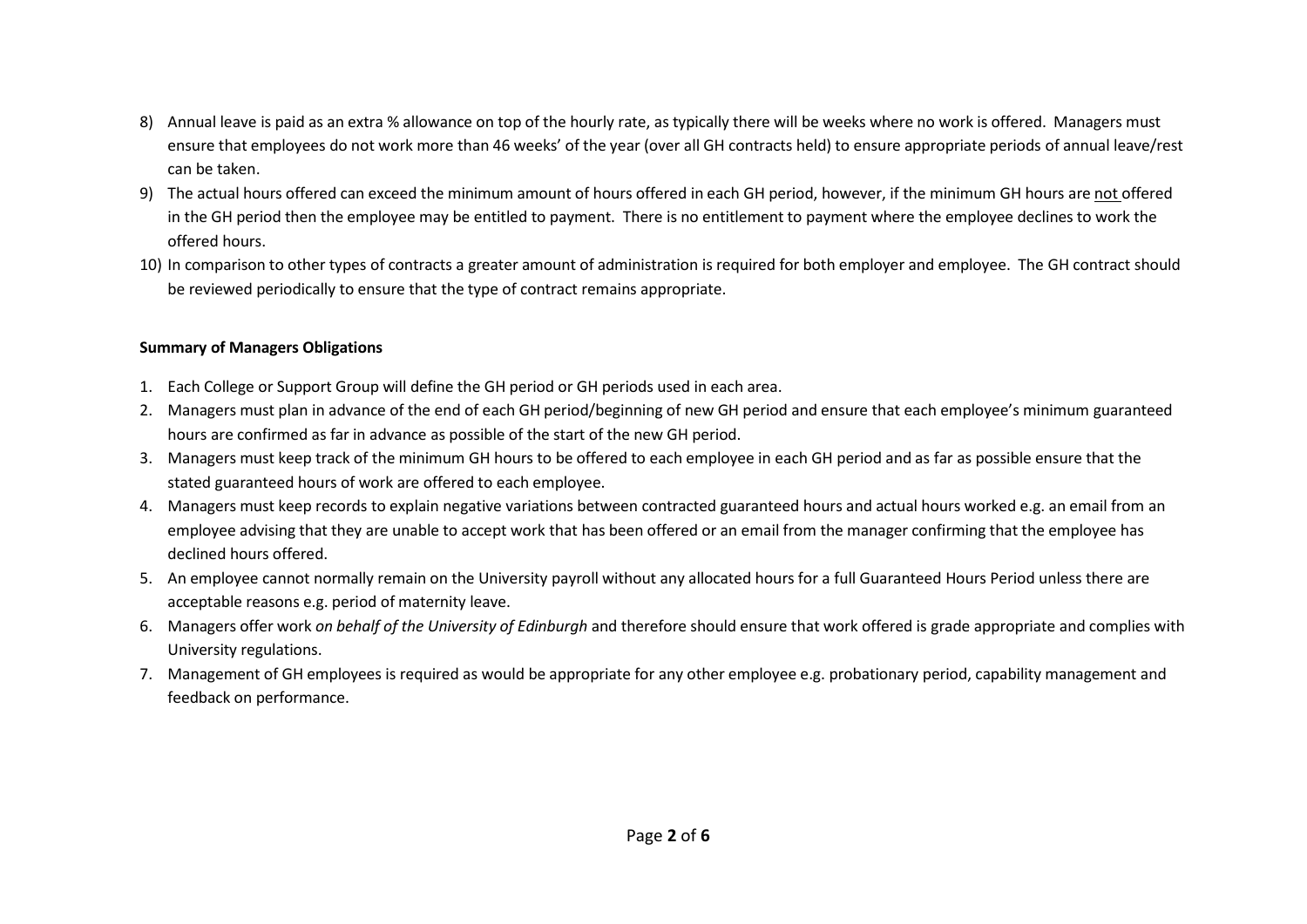The following table provides a number of typical situations that may occur in relation to employees on guaranteed hours contracts and how a manager should typically manage the situation:

| <b>Situation</b>                                                                                     | <b>Responsibility of Managers</b>                                                                                                                                                                                                                                                                                                                                                                                                                                                                                                                                                                                                                                                                                                                                                                                                                                                                                                                                                       |
|------------------------------------------------------------------------------------------------------|-----------------------------------------------------------------------------------------------------------------------------------------------------------------------------------------------------------------------------------------------------------------------------------------------------------------------------------------------------------------------------------------------------------------------------------------------------------------------------------------------------------------------------------------------------------------------------------------------------------------------------------------------------------------------------------------------------------------------------------------------------------------------------------------------------------------------------------------------------------------------------------------------------------------------------------------------------------------------------------------|
| A Guaranteed Hours employee advises<br>that they are not available for all of the<br>next GH period. | The manager needs to understand why the employee is unavailable.<br>If the employee advises they have accepted other employment, either within the University or<br>elsewhere, and this employment is full-time or substantial to the extent that they will be unavailable for<br>work under their guaranteed hours contract for the full GH period and/or beyond then this would<br>effectively be considered a resignation. Similarly if the employee is not available because they wish to<br>focus on their studies this would also be considered as a resignation. It is not normally possible for a GH<br>contract to be retained with zero hours allocated for the entire GH period. The manager may ask the<br>employee to contact them if the employee anticipates being interested/available in work in the future<br>but should not commit to further re-employment.<br>If the employee is unable to work for reasons covered by University policies (e.g. sickness absence, |
|                                                                                                      | maternity leave) the manager or employee should advise their local College or Support Group HR team in<br>order that the correct procedures can be followed. Where an employee on a Student Experience<br>contract temporarily interrupts their studies for a period of 3 months or more the local College or<br>Support Group HR team should be contacted as the associated employment contract may be suspended.                                                                                                                                                                                                                                                                                                                                                                                                                                                                                                                                                                      |
| The manager does not intend to offer<br>work to the employee for a further GH<br>period.             | The manager should contact their local administrator of GH contracts or local College or Support Group<br>HR team to explain the reason why they do not intend to offer further work. If it is known that the work<br>will cease or will diminish then there may be a potential redundancy situation.<br>Depending on the reason, the manager may be obligated to offer a further period of guaranteed hours if<br>e.g. there is work still available, there were performance issues but the manager has not formally<br>addressed these.                                                                                                                                                                                                                                                                                                                                                                                                                                               |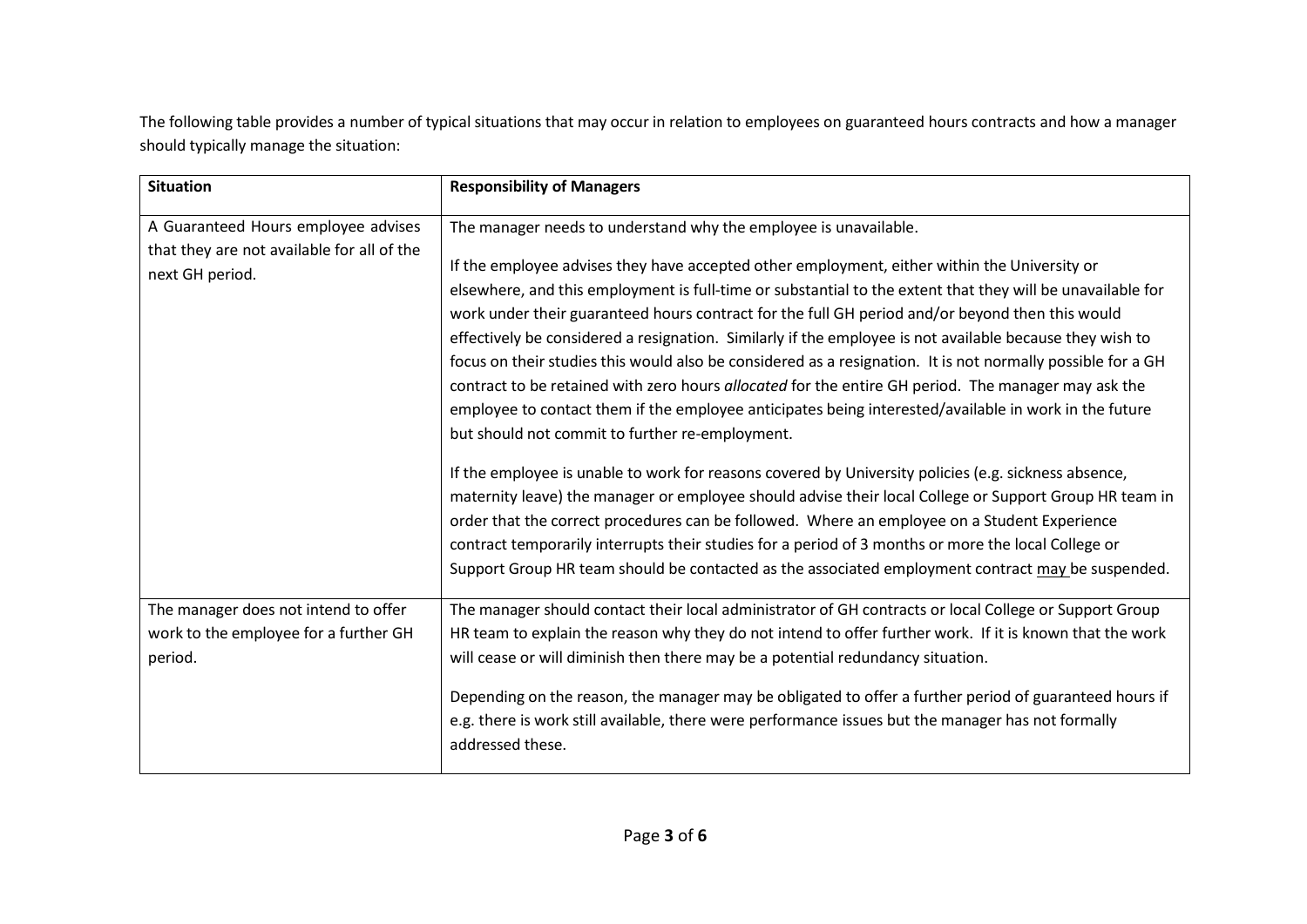|                                                                                                                                                                                                                            | Managers should ensure they prioritise allocation of work to existing GH employees before recruiting any<br>new employees.                                                                                                                                                                                                                                                                |
|----------------------------------------------------------------------------------------------------------------------------------------------------------------------------------------------------------------------------|-------------------------------------------------------------------------------------------------------------------------------------------------------------------------------------------------------------------------------------------------------------------------------------------------------------------------------------------------------------------------------------------|
| An employee advises that they are<br>available for the period of guaranteed<br>hours but does not accept all hours<br>offered and therefore total hours<br>worked are less than guaranteed hours<br>stated for the period. | Managers must confirm to their local administrator of GH contracts by the end of the GH period that the<br>employee has declined a specified number of hours offered to them. Where possible the manager<br>should keep a paper record e.g. email between manager and employee or note of the details of the<br>verbal conversation.                                                      |
| A manager offers some but not all of the<br>guaranteed hours for the defined period.                                                                                                                                       | The employee is entitled to be offered all of the guaranteed hours stated for the period. Where not<br>offered the employee will normally be entitled to payment for the balance of hours not offered at the<br>end of the GH period.                                                                                                                                                     |
| An employee advises that they are<br>unwell and cannot work the scheduled<br>hours.                                                                                                                                        | The manager and employee should treat this as normal sickness absence. Subject to normal reporting<br>procedures being followed and entitlement to occupational sick pay (based on qualifying service <sup>1</sup> ) the<br>employee would normally be paid as if the hours had been worked.                                                                                              |
| A manager knows that they have a<br>requirement for cover e.g. teaching<br>cover, for a limited period of time.                                                                                                            | A manager should request a <i>fixed-term</i> contract rather than an open-ended contract. Depending on the<br>pattern and total estimated hours a guaranteed hours contract may be the most appropriate form of<br>contract. Hours can be guaranteed either for the duration of the contract or for the initial defined period<br>within the term of the contract e.g. per academic year. |
| An employee wishes to undertake work<br>at a date which differs to that originally<br>agreed.                                                                                                                              | Where a GH or part-time employee wishes to work at a different time to that originally agreed or swap<br>shift or work activity with another employee this should be agreed with the manager or person<br>responsible for organisation of work. The administration for payment purposes, should reflect any<br>agreed changes to work arrangements if necessary.                          |

 $1$  Entitlement to Occupational Sick Pay is contained within the  $\underline{\text{Conditions of Employment}}.$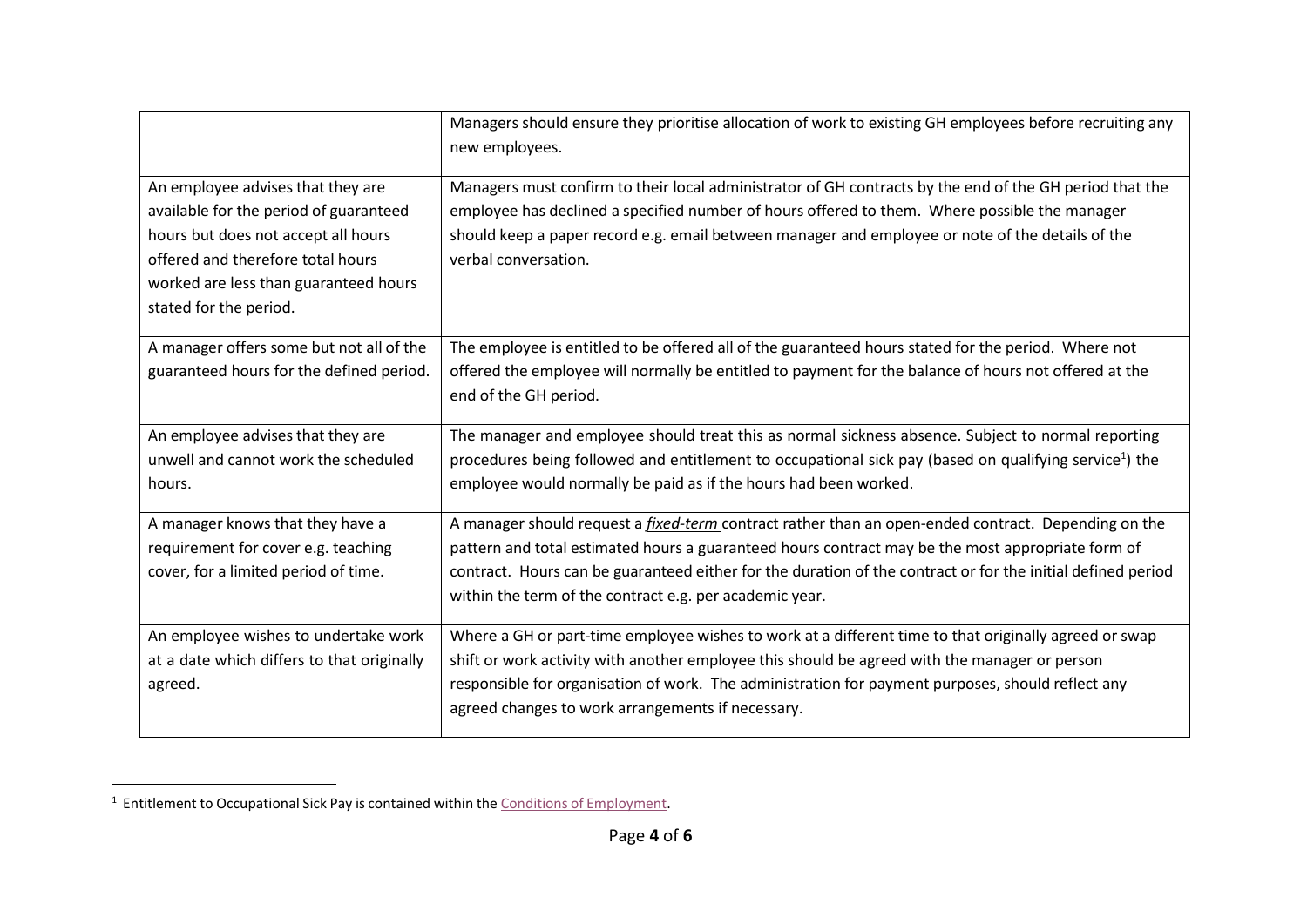| A manager offers guaranteed hours but    | The manager should contact their local administrator of GH contracts /local College or Support Group HR     |
|------------------------------------------|-------------------------------------------------------------------------------------------------------------|
| it becomes apparent that due to specific | team. If the GH contract is fixed term to provide cover then it may be possible to end the contract earlier |
| circumstances the employee will not be   | with appropriate notice. If the contract is open-ended then there may be a redundancy situation             |
| required.                                | depending on the circumstances.                                                                             |
| A manager wishes to offer a current UoE  | The contract will usually be offered for a fixed-term duration no longer than the period of time the        |
| student work that is related to their    | student is expected to be a matriculated student. Managers must not offer work beyond the period of         |
|                                          | study to ensure that work is available for future students. See guidance on Student Experience              |
| engagement as a student e.g.             |                                                                                                             |
| employment as a Student Ambassador,      | contracts:                                                                                                  |
| employment as a Tutor.                   | <b>Fixed Term Contracts Reason Codes</b>                                                                    |
|                                          |                                                                                                             |
|                                          | If the offer of work is unrelated to status as a current University of Edinburgh student then a Student     |
|                                          | Experience contract would not be appropriate e.g. employment as a Cleaner.                                  |
| A manager wishes to extend a Student     | The University aims to ensure there are sufficient and meaningful employment opportunities for current      |
| Experience contract beyond the date the  | UoE students. Recently qualified PhD students wishing to pursue a career in academia should be              |
| employee will also be a matriculated     | encouraged to seek a post-doc fellowship or similar opportunity. Managers should contact their local        |
| student of the University of Edinburgh.  | College or Support Group HR team where they wish to extend the employment of an employee                    |
|                                          | contracted on a Student Experience contract.                                                                |
| A manager wishes hourly paid             | If there is a requirement for an hourly paid employee to undertake training and development (including      |
| employees to attend a training and       | an employee induction) then this should be paid at the employee's hourly rate. Attendance at training       |
| development session and is not sure      | and development events (as with all employees) should be agreed with the manager in advance. As with        |
| whether this should be paid.             | any employee, the amount of paid training and development should usually be proportionate and               |
|                                          | directly relevant to the individual's post. There may be circumstances where a manager mandates all         |
|                                          | employees undertake training considered to be of particular importance regardless of contract size e.g.     |
|                                          | equality training.                                                                                          |
|                                          |                                                                                                             |